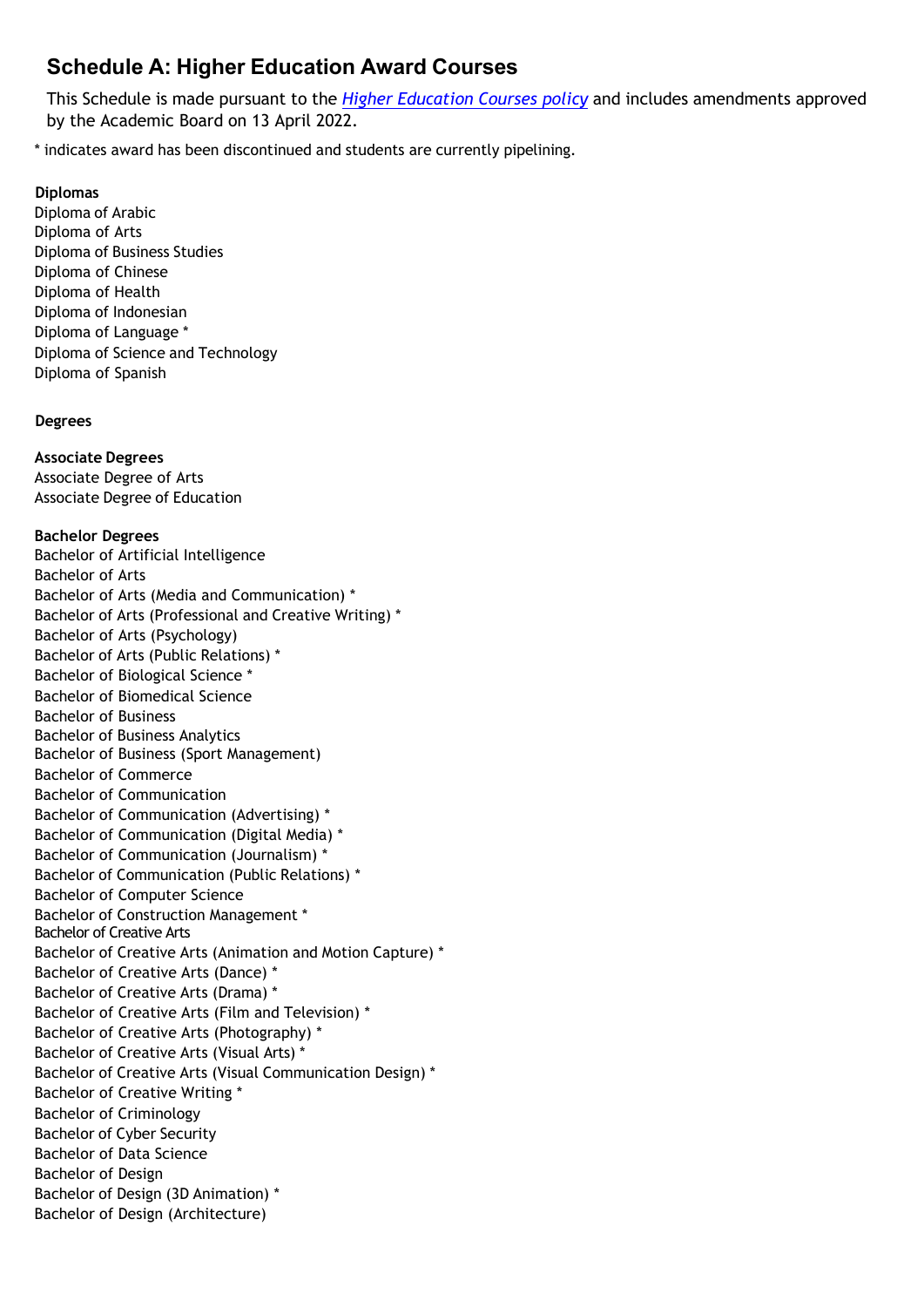Bachelor of Design (Digital Technologies) \* Bachelor of Design (Visual Communication) \* Bachelor of Early Childhood and Primary Education Bachelor of Early Childhood Education Bachelor of Early Childhood Education (International) \* Bachelor of Early Childhood Studies Bachelor of Education (Early Years) \* Bachelor of Education (Primary) Bachelor of Engineering \* Bachelor of Environmental Science (Environmental Management and Sustainability) Bachelor of Environmental Science (Marine Biology) Bachelor of Environmental Science (Wildlife and Conservation Biology) Bachelor of Exercise and Sport Science Bachelor of Film, Television and Animation Bachelor of Food and Nutrition Sciences \* Bachelor of Forensic Science Bachelor of Games Design and Development \* Bachelor of Health and Physical Education Bachelor of Health Sciences Bachelor of Information Technology Bachelor of Information Technology (Computer Science and Software Development) \* Bachelor of Information Technology (I.T. Security) \* Bachelor of Information Technology (Mobile and Apps Development) \* Bachelor of International Studies Bachelor of International Studies (Global Scholar) Bachelor of I.T. Security \* Bachelor of Laws Bachelor of Management \* Bachelor of Marine Science Bachelor of Medical Imaging Bachelor of Medicine Bachelor of Surgery \* Bachelor of Midwifery Bachelor of Nursing Bachelor of Nursing (Clinical Leadership) Bachelor of Nursing (Conversion Non-registration) Bachelor of Nutrition Science Bachelor of Nutrition Science (Dietetics pathway) Bachelor of Occupational Therapy Bachelor of Property and Real Estate Bachelor of Psychological Science Bachelor of Public Health and Health Promotion Bachelor of Science Bachelor of Social Work Bachelor of Sport Development Bachelor of Vision Science Bachelor of Zoology and Animal Science **Bachelor Honours Degrees** Bachelor of Arts (Honours) \* Bachelor of Arts – Advanced (Honours) \* Bachelor of Arts (Psychology) (Honours) \* Bachelor of Civil Engineering (Honours) Bachelor of Commerce (Honours) Bachelor of Communication (Honours) Bachelor of Construction Management (Honours) Bachelor of Creative Arts (Honours) Bachelor of Data Science (Honours)

Bachelor of Electrical and Electronics Engineering (Honours)

Bachelor of Environmental Engineering (Honours) Bachelor of Environmental Science (Honours) Bachelor of Exercise and Sport Science (Honours)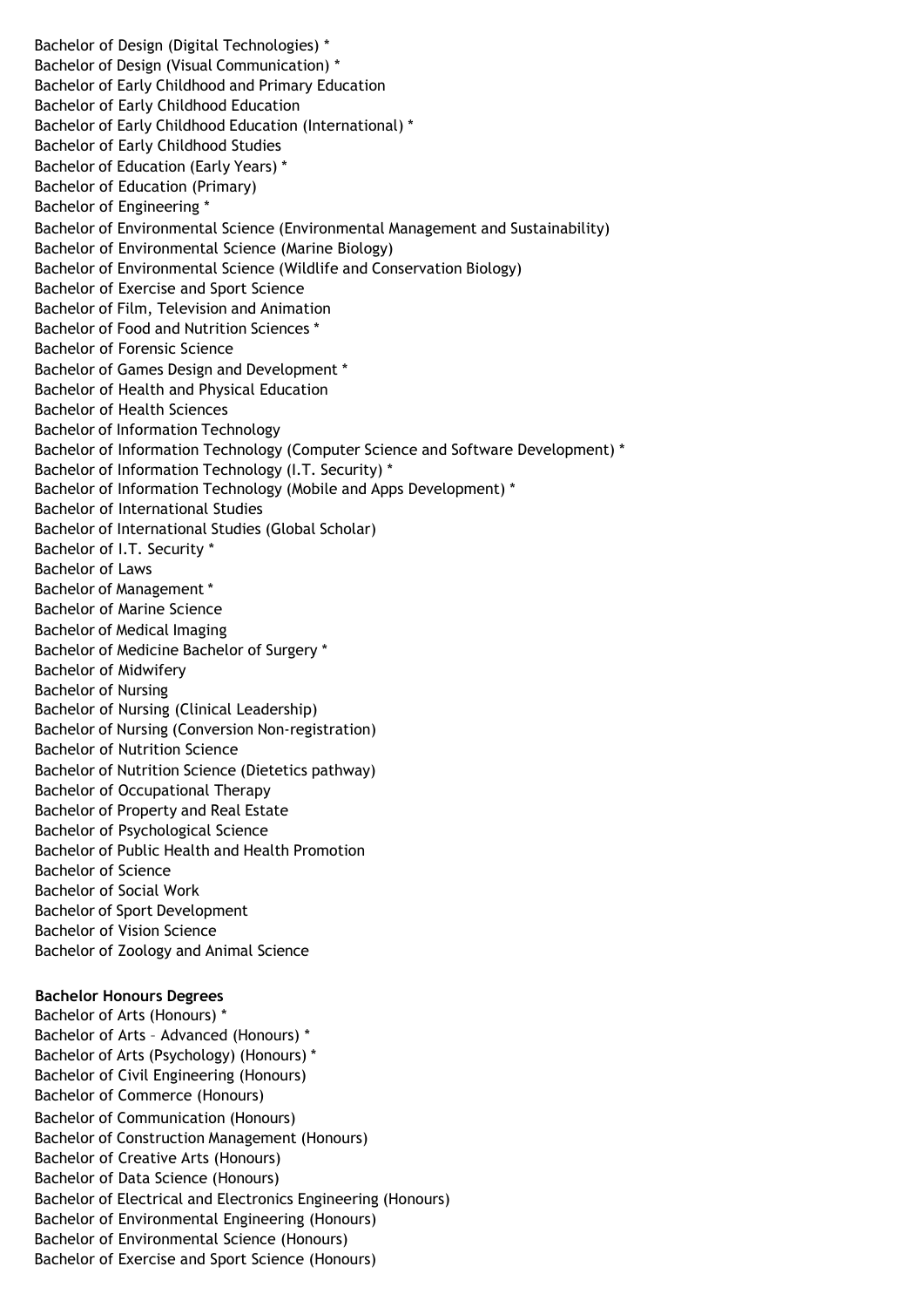Bachelor of Film, Television and Animation (Honours) Bachelor of Nutrition Sciences (Honours) Bachelor of Forensic Science (Honours) Bachelor of Health and Medical Science (Honours) Bachelor of Health Sciences (Honours) Bachelor of Human Resource Management (Psychology) Bachelor of Information Technology (Honours) Bachelor of Laws (Honours) Bachelor of Marketing (Psychology) Bachelor of Mechanical Engineering (Honours) Bachelor of Mechatronics Engineering (Honours) Bachelor of Nursing (Honours) Bachelor of Occupational Therapy (Honours) Bachelor of Psychological Science (Honours) Bachelor of Psychology (Honours) Bachelor of Public Health and Health Promotion (Honours) Bachelor of Science (Honours) Bachelor of Social Work (Honours) Bachelor of Software Engineering (Honours)

### **Combined Bachelor Degrees**

Bachelor of Arts/Bachelor of Information Technology Bachelor of Arts/Bachelor of Science Bachelor of Arts /Bachelor of Commerce \* Bachelor of Commerce/Bachelor of Arts Bachelor of Arts – Chinese/Bachelor of Commerce \* Bachelor of Arts/Bachelor of Laws Bachelor of Business/Bachelor of Arts Bachelor of Business Analytics/Bachelor of Information Technology Bachelor of Business Information Systems/Bachelor of Information Technology \* Bachelor of Commerce/Bachelor of Business Analytics Bachelor of Commerce/Bachelor of Communication (Advertising) \* Bachelor of Commerce/Bachelor of Communication (Digital Media) \* Bachelor of Commerce/Bachelor of Communication (Journalism) \* Bachelor of Commerce/Bachelor of Communication (Public Relations) \* Bachelor of Commerce /Bachelor of Information Systems\* Bachelor of Commerce/Bachelor of Laws Bachelor of Commerce/Bachelor of Science Bachelor of Construction Management (Honours)/Bachelor of Property and Real Estate Bachelor of Criminology/Bachelor of Cyber Security Bachelor of Criminology /Bachelor of I.T. Security \* Bachelor of Criminology /Bachelor of Psychological Science Bachelor of Criminology/Bachelor of Laws Bachelor of Design (Architecture)/Bachelor of Construction Management \* Bachelor of Design (Architecture) /Bachelor of Construction Management (Honours) Bachelor of Engineering/Bachelor of Commerce \* Bachelor of Engineering/Bachelor of Information Technology \* Bachelor of Engineering/Bachelor of Science \* Bachelor of Exercise and Sport Science/Bachelor of Business (Sport Management) Bachelor of Exercise and Sport Science/Bachelor of Nutrition Bachelor of Forensic Science/Bachelor of Criminology Bachelor of Health Sciences/Bachelor of Arts Bachelor of Information Systems /Bachelor of Laws \* Bachelor of Information Systems/Bachelor of Information Technology \* Bachelor of International Studies/Bachelor of Commerce Bachelor of Laws/Bachelor of Arts (International Studies) \* Bachelor of Laws/Bachelor of Cyber Security Bachelor of Laws/Bachelor of International Studies Bachelor of Nursing/Bachelor of Midwifery Bachelor of Nursing/Bachelor of Psychological Science Bachelor of Nursing/Bachelor of Public Health and Health Promotion Bachelor of Nutrition Science/Bachelor of Commerce Bachelor of Property and Real Estate / Bachelor of Commerce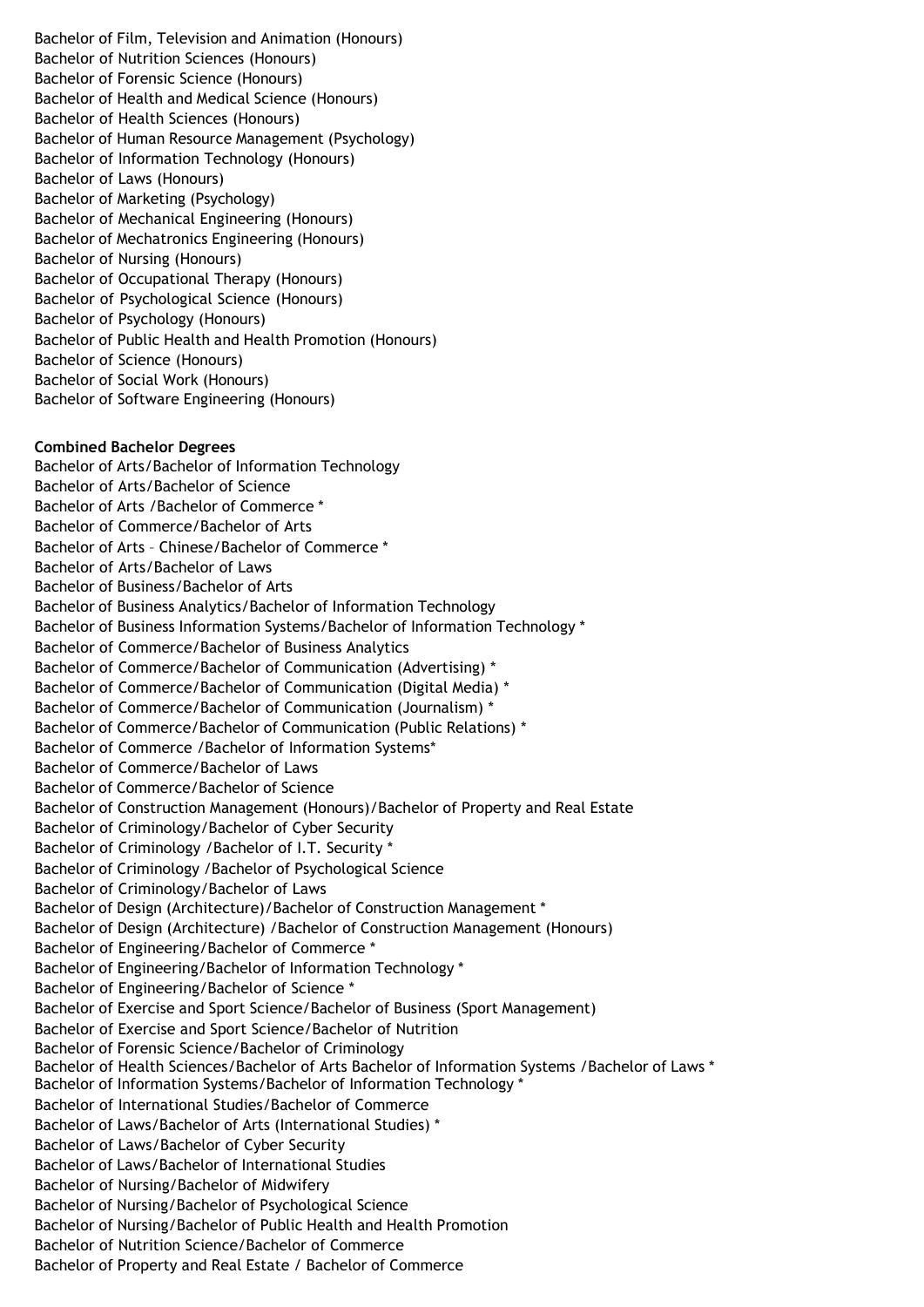Bachelor of Property and Real Estate / Bachelor of Laws Bachelor of Public Health and Health Promotion/Bachelor of Commerce Bachelor of Science/Bachelor of Laws Bachelor of Teaching (Science)/Bachelor of Science \* Bachelor of Teaching (Secondary)/Bachelor of Arts \*

#### **Combined Bachelor/Masters Degrees**

Bachelor of Arts/Master of Arts (International Relations) \* Bachelor of Arts/Master of International Relations Bachelor of Arts/Master of Teaching (Secondary) Bachelor of Science/Master of Teaching (Secondary) Bachelor of Vision Science/Master of Optometry

## **Postgraduate by coursework**

#### **Graduate Certificate**

Graduate Certificate in Adult, Vocational Education and Training Graduate Certificate of Advanced Clinical Practice (Paramedicine Practitioner) Graduate Certificate of Advanced Nursing Graduate Certificate of Advanced Nursing (Cardiac Care) Graduate Certificate of Advanced Nursing (Critical Care) Graduate Certificate of Advanced Nursing (Emergency Care) Graduate Certificate of Advanced Nursing (Intensive Care) Graduate Certificate of Advanced Nursing (Perioperative) Graduate Certificate of Agricultural Health and Medicine Graduate Certificate of Applied Learning and Teaching Graduate Certificate of Applied Sport Science Graduate Certificate of Artificial Intelligence Graduate Certificate of Artificial Intelligence for Business Graduate Certificate of Business (Sport Management) Graduate Certificate of Business Administration Graduate Certificate of Business Administration (International) Graduate Certificate of Business (Arts and Cultural Management) Graduate Certificate of Business Analytics Graduate Certificate of Business Management Graduate Certificate of Cemetery Practice \* Graduate Certificate of Cloud Architectures and Solutions Graduate Certificate of Commerce Graduate Certificate of Communication Graduate Certificate of Construction Management Graduate Certificate of Counselling Graduate Certificate of Creative Arts Graduate Certificate of Criminology Graduate Certificate of Cultural Heritage Graduate Certificate of Cultural Heritage and Museum Studies Graduate Certificate of Cyber Law Graduate Certificate of Cyber Security Graduate Certificate of Data Analytics Graduate Certificate of Data Science Graduate Certificate of Defence and Strategic Studies Graduate Certificate of Diabetes Education Graduate Certificate of Digital Finance Graduate Certificate of Digital Learning Leadership Graduate Certificate of Disability and Inclusion Graduate Certificate of Education Graduate Certificate of Education (International Baccalaureate PYP Early Years) Graduate Certificate of Education (Trauma-Responsive Education) Graduate Certificate of Education Business Leadership Graduate Certificate of Education Research Graduate Certificate of Emerging Technologies for Supply Chain Graduate Certificate of Engineering Graduate Certificate of Entrepreneurship Graduate Certificate of Epidemiology Intelligence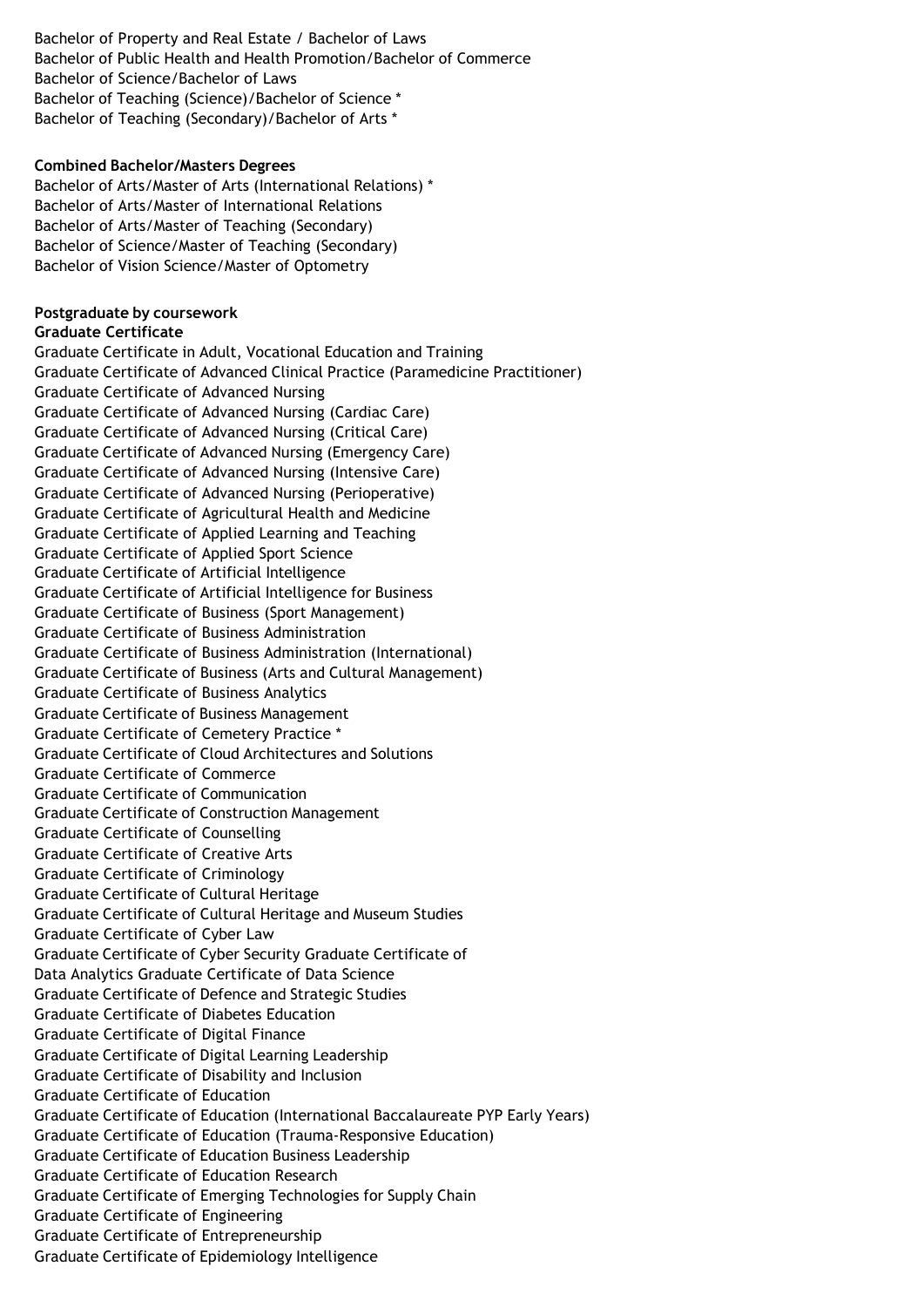Graduate Certificate of Film and Television Graduate Certificate of Financial Planning Graduate Certificate of Health and Human Services Management Graduate Certificate of Health and Medical Research Graduate Certificate of Health Economics Graduate Certificate of Health Promotion Graduate Certificate of Health Research Practice Graduate Certificate of Healthcare Management Graduate Certificate of Higher Education (Learning and Teaching) Graduate Certificate of Higher Education Learning and Teaching \* Graduate Certificate of Human Nutrition Graduate Certificate of Human Resource Management Graduate Certificate of Humanitarian Assistance Graduate Certificate of Humanitarian Health \* Graduate Certificate of Humanitarian Leadership Graduate Certificate of Indigenous Research Graduate Certificate of Information Systems Graduate Certificate of Information Technology Graduate Certificate of Information Technology (Management) Graduate Certificate of Information Technology Leadership \* Graduate Certificate of International Accounting Graduate Certificate of International and Community Development Graduate Certificate of International Finance Graduate Certificate of International Relations Graduate Certificate of Internet of Things Graduate Certificate of Land and Sea Country Management Graduate Certificate of Languages Teaching \* Graduate Certificate of Leadership Graduate Certificate of Marketing Graduate Certificate of Marketing Technology Graduate Certificate of Military and Defence Studies Graduate Certificate of Museum Studies \* Graduate Certificate of National Security and Strategy Graduate Certificate of Nursing Practice (Intensive Care) \* Graduate Certificate of Nursing Practice (Perioperative) \* Graduate Certificate of Politics and Policy Graduate Certificate of Professional Accounting Graduate Certificate of Professional Accounting and Law Graduate Certificate of Professional Practice (Digital Learning) \* Graduate Certificate of Professional Practice (Engineering) \* Graduate Certificate of Property Graduate Certificate of Public Accounting Graduate Certificate of Public Health Graduate Certificate of Public Health Nutrition \* Graduate Certificate of Research Management \* Graduate Certificate of Secondary Mathematics Graduate Certificate of Secondary Science Graduate Certificate of Specialist Inclusive Education Graduate Certificate of Sport Performance Analysis Graduate Certificate of Strength and Conditioning Graduate Certificate of Sustainability Graduate Certificate of Sustainable Development and Humanitarian Action Graduate Certificate of Sustainable Regional Development Graduate Certificate of Teaching English to Speakers of Other Languages (Education) \* Graduate Certificate of Teaching English to Speakers of Other Languages \* Graduate Certificate of Therapeutic Child Play Graduate Certificate of Writing and Literature

#### **Graduate Diploma**

Graduate Diploma of Advanced Clinical Practice (Paramedicine Practitioner) Graduate Diploma of Advanced Nursing Graduate Diploma of Advanced Nursing (Cardiac Care)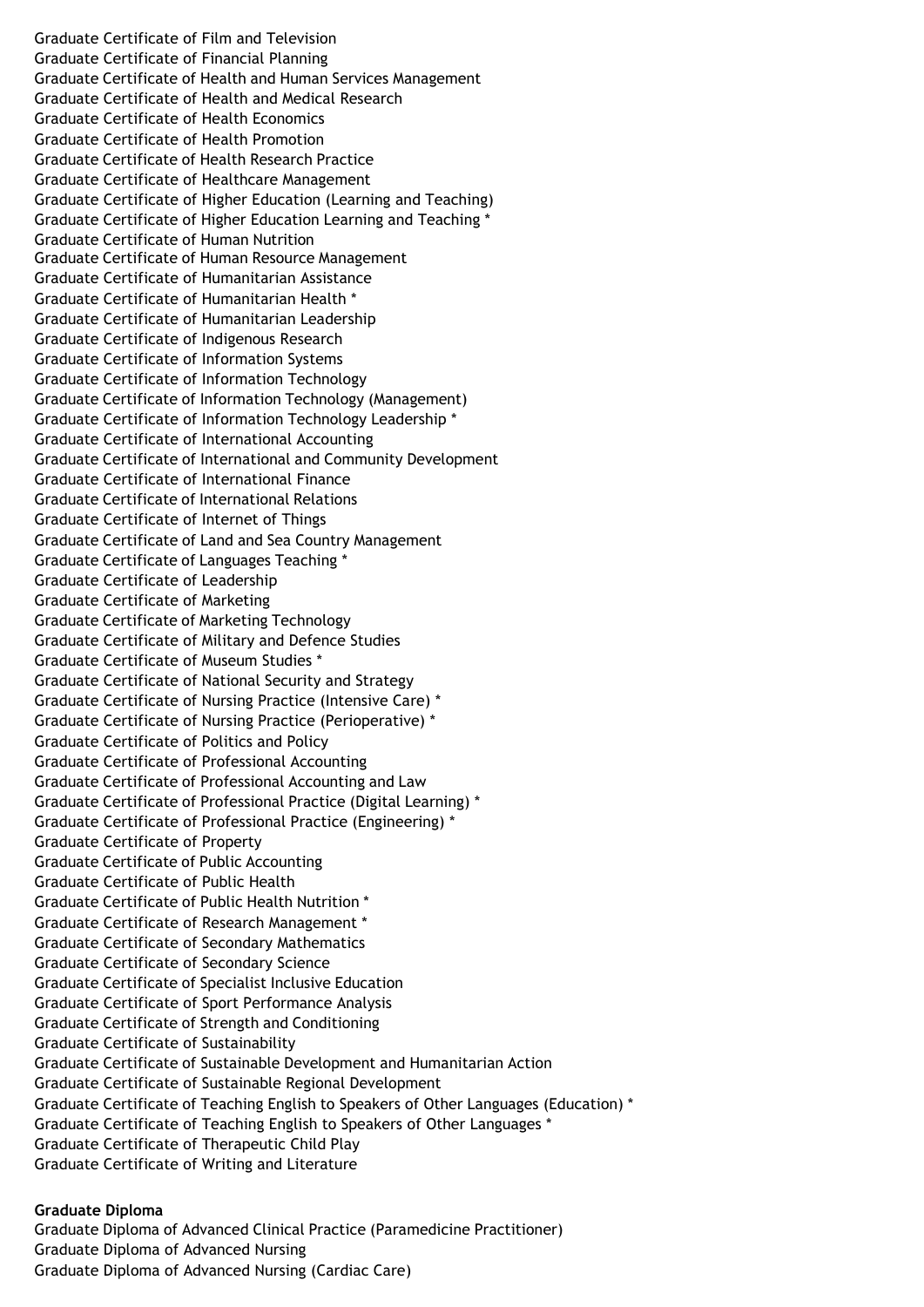Graduate Diploma of Advanced Nursing (Critical Care) Graduate Diploma of Advanced Nursing (Emergency Care) Graduate Diploma of Advanced Nursing (Intensive Care) Graduate Diploma of Advanced Nursing (Perioperative) Graduate Diploma of Applied Artificial Intelligence Graduate Diploma of Applied Sport Science Graduate Diploma of Biotechnology and Bioinformatics \* Graduate Diploma of Business Administration Graduate Diploma of Business Administration (International) Graduate Diploma of Business (Arts and Cultural Management) Graduate Diploma of Business Analytics Graduate Diploma of Business Research Graduate Diploma of Children's Literature Graduate Diploma of Commerce Graduate Diploma of Communication Graduate Diploma of Construction Management Graduate Diploma of Counselling Graduate Diploma of Creative Arts Graduate Diploma of Creative Writing Graduate Diploma of Criminology Graduate Diploma of Cultural Heritage Graduate Diploma of Cyber Security Graduate Diploma of Data Science Graduate Diploma of Defence and Strategic Studies Graduate Diploma of Digital Media Graduate Diploma of Disability and Inclusion Graduate Diploma of Early Childhood Education (Leadership) Graduate Diploma of Engineering Graduate Diploma of Film and Television Graduate Diploma of Financial Planning Graduate Diploma of Health and Human Services Management Graduate Diploma of Health Economics Graduate Diploma of Health Promotion Graduate Diploma of Human Nutrition Graduate Diploma of Human Resource Management Graduate Diploma of Humanitarian Assistance Graduate Diploma of Indigenous Research Graduate Diploma of Information Systems Graduate Diploma of Information Technology Graduate Diploma of Information Technology Management Graduate Diploma of International Accounting Graduate Diploma of International and Community Development Graduate Diploma of International Finance Graduate Diploma of International Relations Graduate Diploma of Journalism Graduate Diploma of Land and Sea Country Management Graduate Diploma of Literary Studies Graduate Diploma of Marketing Graduate Diploma of Midwifery Graduate Diploma of Military and Defence Studies Graduate Diploma of Museum Studies Graduate Diploma of National Security and Strategy Graduate Diploma of Natural and Cultural Resource Management \* Graduate Diploma of Politics and Policy Graduate Diploma of Professional Accounting Graduate Diploma of Professional Accounting and Law Graduate Diploma of Professional Practice (Engineering) \* Graduate Diploma of Professional Writing Graduate Diploma of Property Graduate Diploma of Psychological Science Graduate Diploma of Psychology (Advanced) Graduate Diploma of Psychology (Pre-Practice) \*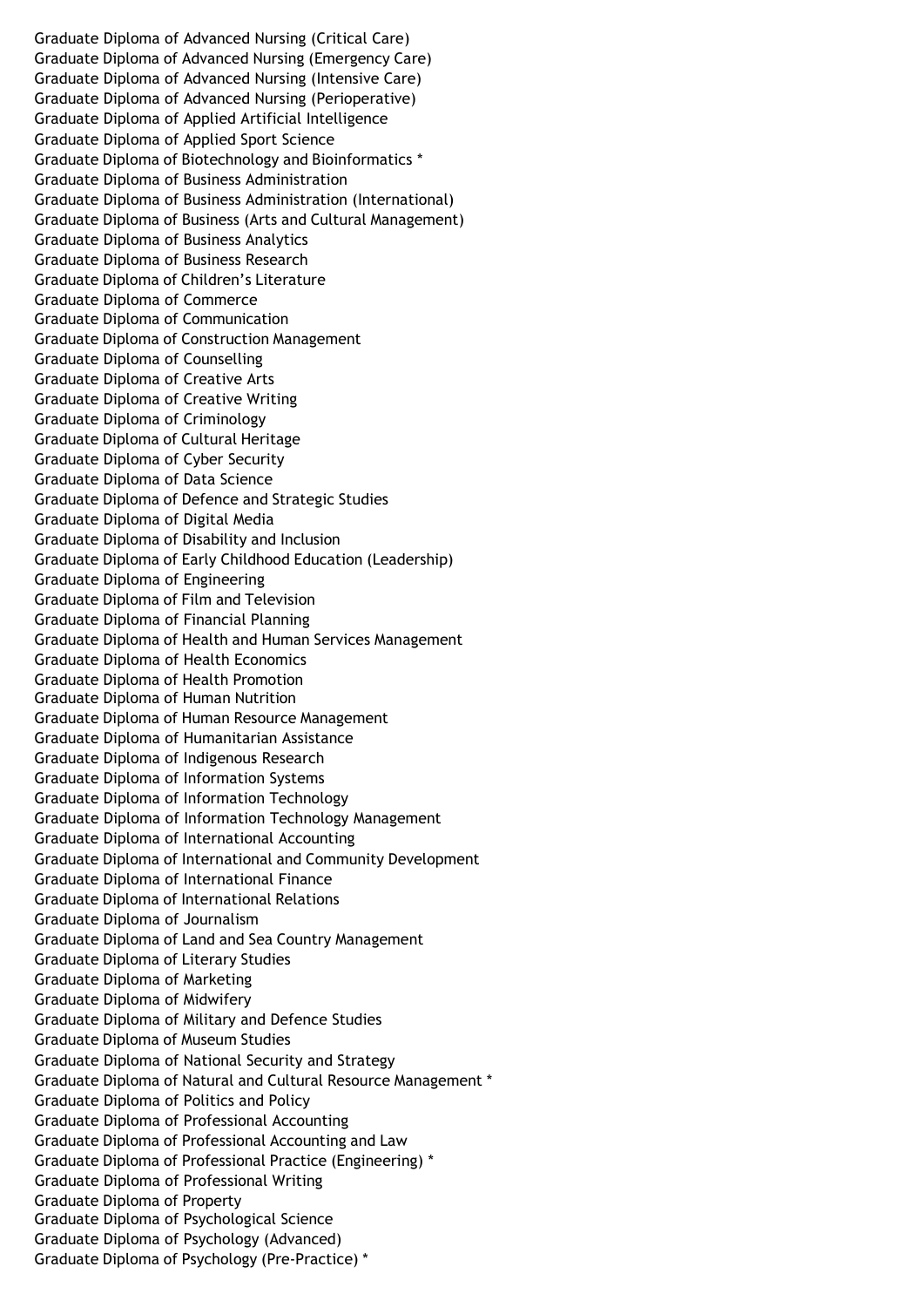Graduate Diploma of Public Health Graduate Diploma of Public Relations Graduate Diploma of Sustainability Graduate Diploma of Sustainable Regional Development Graduate Diploma of Teaching English to Speakers of Other Languages Graduate Diploma of Therapeutic Child Play Graduate Diploma of Virtual and Augmented Reality \* Graduate Diploma of Visual Communication Design Graduate Diploma of Writing and Literature

#### **Masters Degrees by coursework**

Doctor of Advanced Clinical Practice (Paramedicine Practitioner) Doctor of Medicine Executive Master of Sport Business Juris Doctor Master of Accounting and International Finance \* Master of Accounting and Law \* Master of Advanced Clinical Practice (Paramedicine Practitioner) Master of Advanced Nursing Master of Applied Artificial Intelligence Master of Applied Artificial Intelligence (Professional) Master of Applied Learning and Teaching \* Master of Applied Learning and Teaching (Secondary) Master of Applied Science \* Master of Applied Sport Science Master of Architecture Master of Architecture (Design Management) \* Master of Arts (International Relations) \* Master of Arts (Writing and Literature) Master of Arts and Cultural Management \* Master of Biotechnology and Bioinformatics \* Master of Business (Arts and Cultural Management) Master of Business (Sport Management) Master of Business Administration Master of Business Administration (Healthcare Management) Master of Business Administration (Global) Master of Business Administration (International) Master of Business Analytics Master of Child Play Therapy Master of Clinical Exercise Physiology Master of Commerce Master of Communication Master of Construction Management Master of Construction Management (Professional) Master of Creative Arts Master of Criminology Master of Cultural Heritage \* Master of Cultural Heritage and Museum Studies Master of Cultural Heritage and Museum Studies (Professional) Master of Cyber Security Master of Cyber Security (Professional) Master of Data Analytics \* Master of Data Science Master of Data Science (Professional) Master of Defence and Strategic Studies Master of Digital Learning Leadership Master of Disability and Inclusion Master of Dietetics Master of Education Master of Education (Leadership and Management) \* Master of Energy System Management Master of Energy System Management (Professional)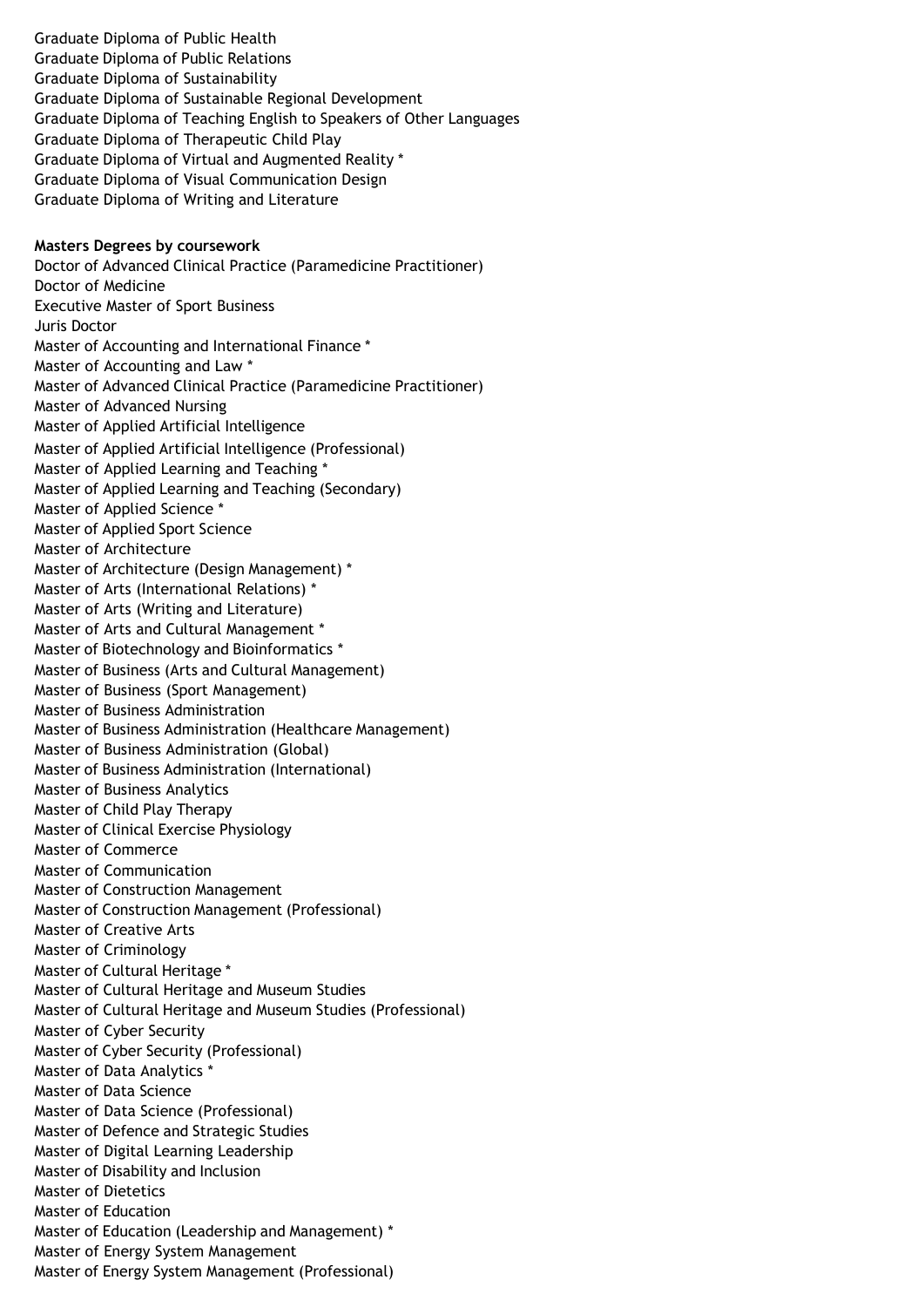Master of Engineering \* Master of Engineering (Professional) Master of Film and Television Master of Financial Planning Master of Health and Human Services Management Master of Health and Medical Sciences Master of Health Economics Master of Health Promotion Master of Human Nutrition Master of Human Resource Management Master of Humanitarian Assistance Master of Information Systems Master of Information Technology Master of Information Technology Management Master of Information Technology Management (Professional) Master of Information Technology Leadership \* Master of Information Technology (Professional) Master of Infrastructure Engineering and Management Master of Infrastructure Engineering and Management (Professional) Master of International Accounting - ACCA \* Master of International and Community Development Master of International Business \* Master of International Finance Master of International Relations \* Master of International Relations (Professional) Master of Landscape Architecture \* Master of Languages Teaching \* Master of Laws \* Master of Leadership Master of Marketing Master of Military and Defence Studies Master of National Security and Strategy Master of Nursing Practice \* Master of Nutrition and Population Health Master of Optometry Master of Planning (Professional) \* Master of Politics and Policy Master of Professional Accounting Master of Professional Accounting and Finance \* Master of Professional Accounting and Law \* Master of Professional Practice (Digital Learning) \* Master of Professional Practice (Engineering) \* Master of Professional Psychology Master of Psychology (Clinical) Master of Psychology (Organisational) Master of Public Health Master of Social Work Master of Sustainability Master of Sustainability (Professional) Master of Sustainable Development and Humanitarian Action \* Master of Teaching (Early Childhood) Master of Teaching English to Speakers of Other Languages \* Master of Teaching (Primary) Master of Teaching (Primary and Early Childhood) Master of Teaching (Primary and Secondary) Master of Teaching (Secondary)

#### **Combined Masters Degrees by coursework**

Master of Business Administration/Master of Leadership \* Master of Business Administration (International)/Master of International Finance \*